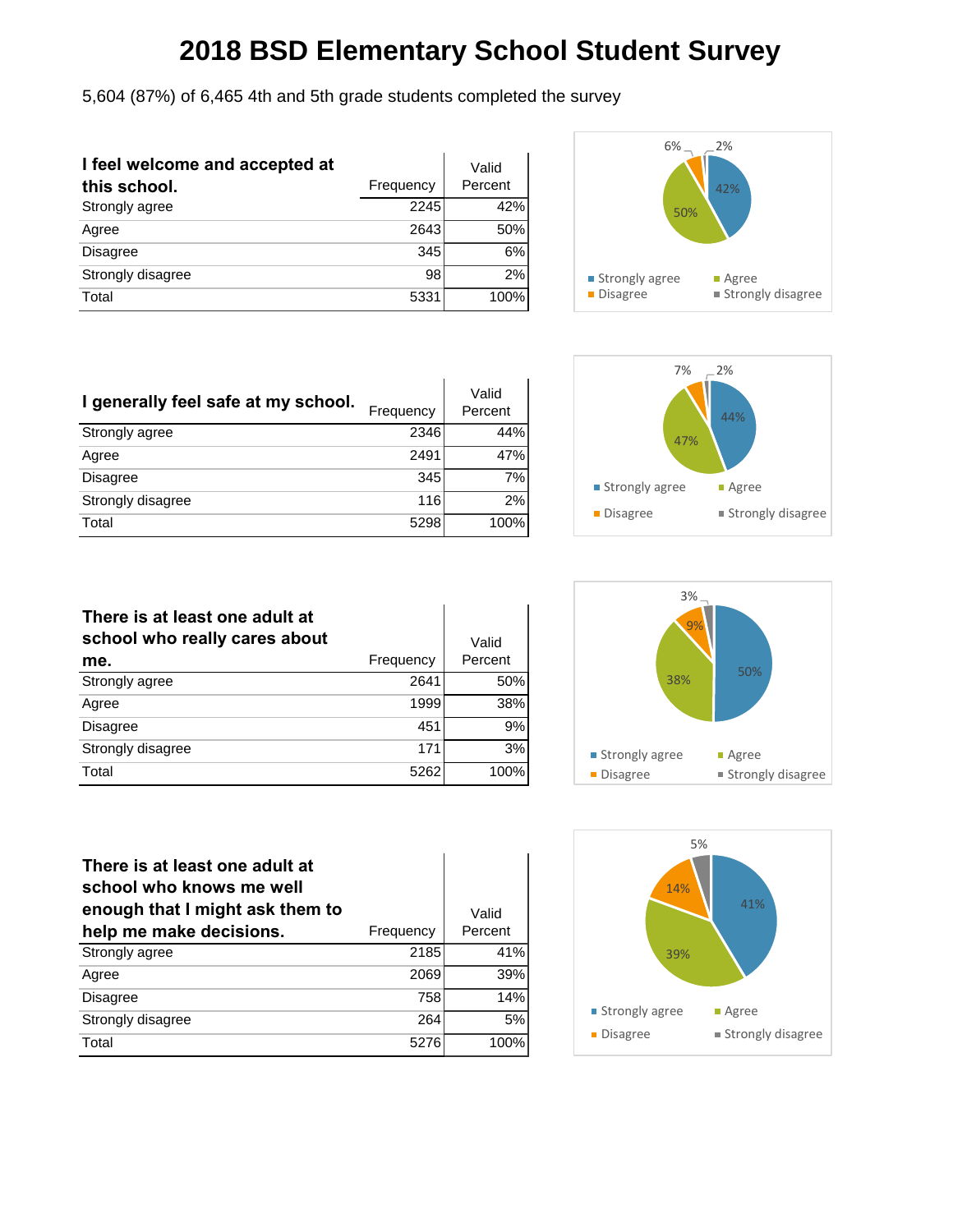| My teachers believe I can learn. | Frequency | Valid<br>Percent |
|----------------------------------|-----------|------------------|
| Strongly agree                   | 3525      | 68%              |
| Agree                            | 1252      | 24%              |
| Disagree                         | 53        | 1%               |
| Strongly disagree                | 40        | 1%               |
| I do not know                    | 308       | 6%               |
| Total                            | 5178      | 100%             |



| I set goals for my learning this |           | Valid   |
|----------------------------------|-----------|---------|
| year.                            | Frequency | Percent |
| Strongly agree                   | 1817      | 34%     |
| Agree                            | 2601      | 49%     |
| <b>Disagree</b>                  | 184       | 3%      |
| Strongly disagree                | 69        | 1%      |
| I do not know                    | 629       | 12%     |
| Total                            | 5300      | 100%    |



| I am on track to meet my learning |           | Valid   |
|-----------------------------------|-----------|---------|
| goals.                            | Frequency | Percent |
| Strongly agree                    | 1386      | 27%     |
| Agree                             | 2783      | 55%     |
| <b>Disagree</b>                   | 171       | 3%      |
| <b>Strongly Disagree</b>          | 20        | 0%      |
| Don't Know                        | 691       | 14%     |
| Total                             | 5051      | 100%    |



| My school work is challenging |           | Valid   |
|-------------------------------|-----------|---------|
| for me.                       | Frequency | Percent |
| Strongly agree                | 775       | 15%     |
| Agree                         | 2239      | 44%     |
| <b>Disagree</b>               | 1653      | 32%     |
| <b>Strongly Disagree</b>      | 464       | 9%      |
| Total                         | 5131      | 100%    |

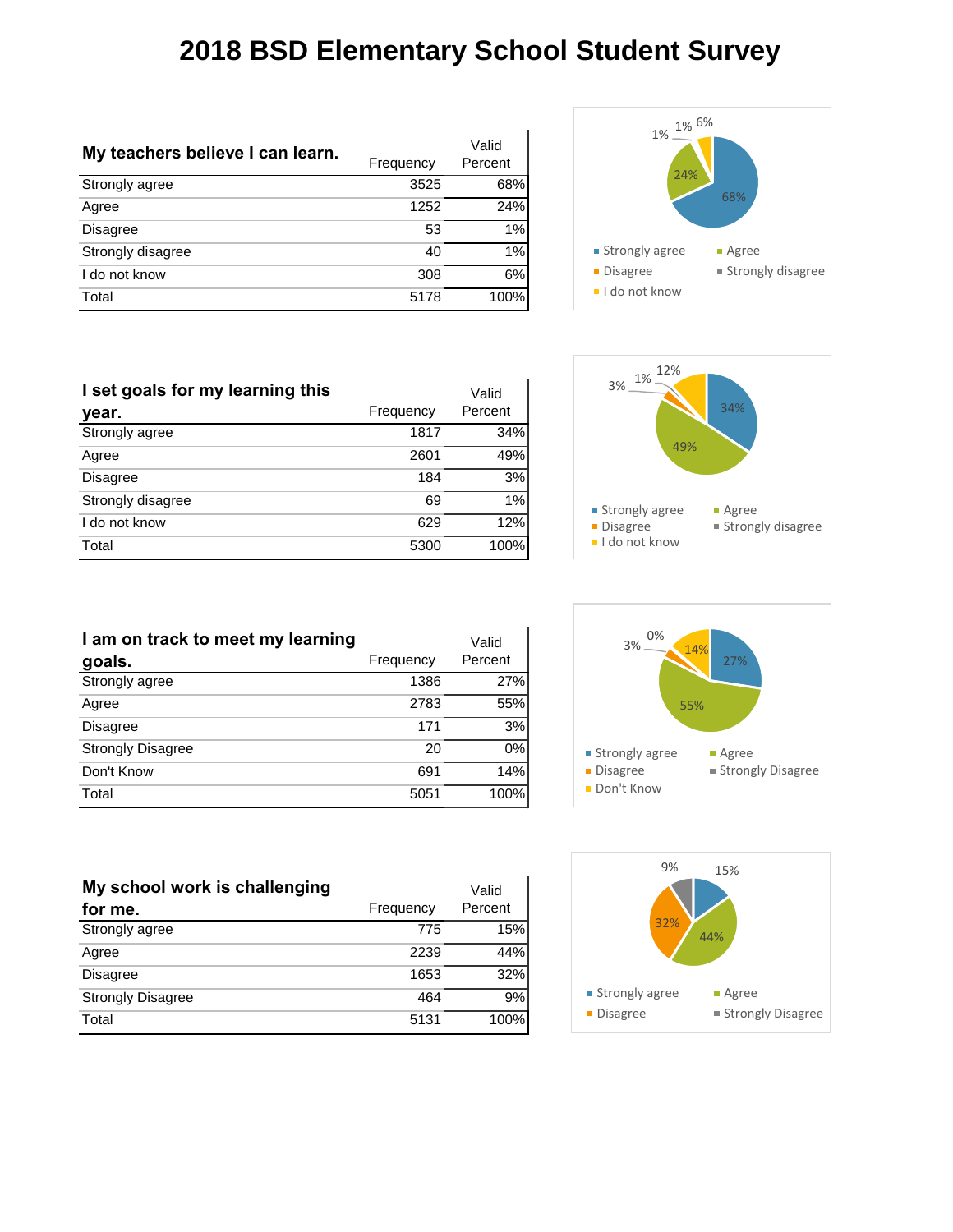| I receive personal feedback from<br>my teachers on how I can<br>improve my school performance. |           | Valid   |
|------------------------------------------------------------------------------------------------|-----------|---------|
|                                                                                                | Frequency | Percent |
| Strongly agree                                                                                 | 1792      | 35%     |
| Agree                                                                                          | 2493      | 48%     |
| <b>Disagree</b>                                                                                | 689       | 13%     |
| Strongly disagree                                                                              | 168       | 3%      |
| Total                                                                                          | 5142      | 100%    |



| Students at my school treat all<br>students the same, no matter                                   | Strongly<br>Agree | Aaree      | <b>Disagree</b> | Strongly<br>Disagree |
|---------------------------------------------------------------------------------------------------|-------------------|------------|-----------------|----------------------|
| The language they speak or the color of<br>their skin.<br>Whether their parents are rich or poor. | 32%<br><b>38%</b> | 43%<br>42% | 19%<br>15%      | 7%<br>5%             |



| I have been bullied at school this<br>year. | Frequency | Valid<br>Percent |
|---------------------------------------------|-----------|------------------|
| A lot                                       | 599       | 12%              |
| A little                                    | 2026      | 40%              |
| Not at all                                  | 2489      | 49%              |
| Total                                       | 5114      | 100%             |

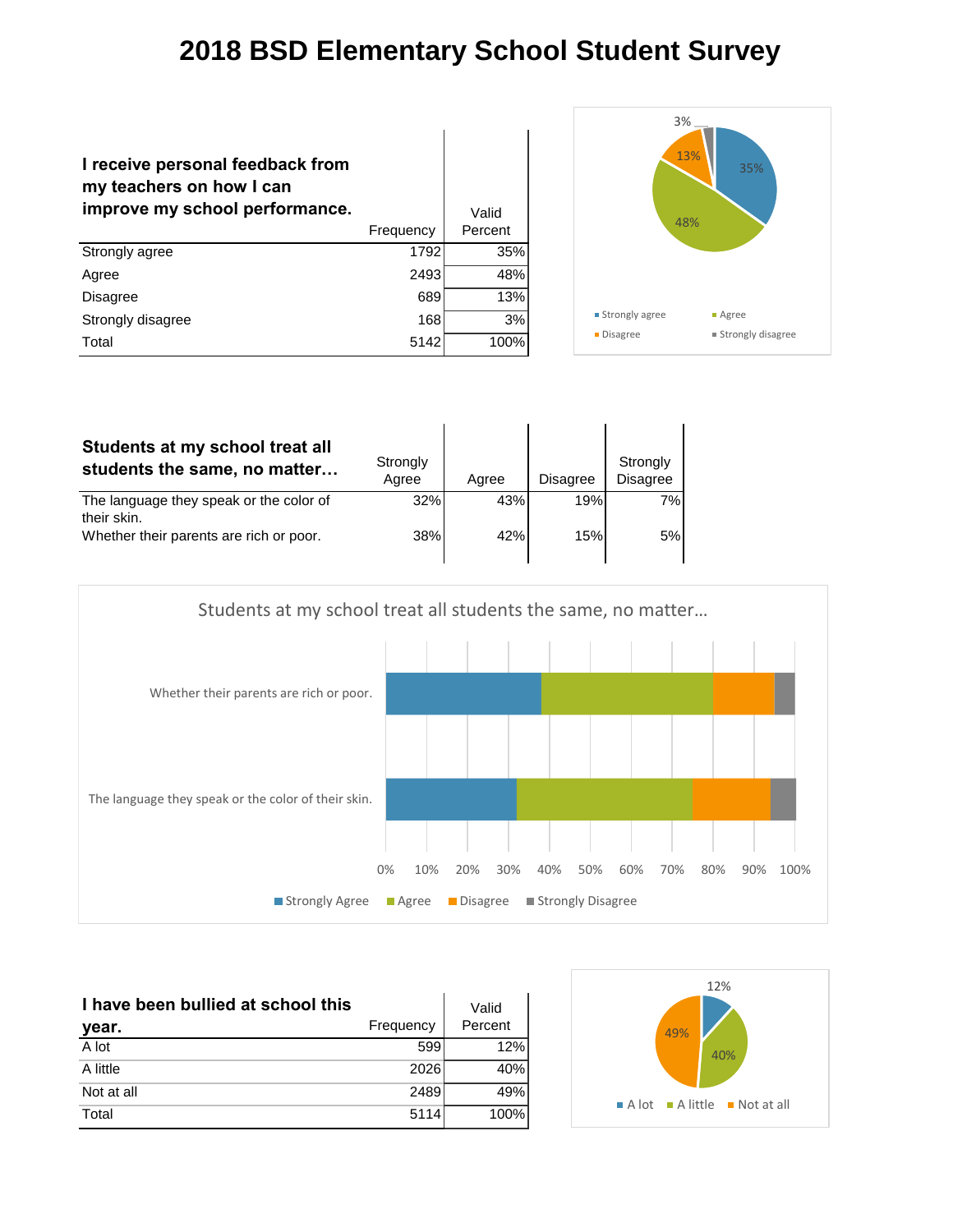| I have been bullied on the way to<br>or from school this year. | Frequency | Valid<br>Percent |
|----------------------------------------------------------------|-----------|------------------|
| A lot                                                          | 330       | 6%               |
| A little                                                       | 995       | 19%              |
| Not at all                                                     | 3783      | 74%              |
| Total                                                          | 5108      | 100%             |



| I have been bullied online this |           | Valid   |
|---------------------------------|-----------|---------|
| year.                           | Frequency | Percent |
| A lot                           | 255       | 5%      |
| A little                        | 740       | 15%     |
| Not at all                      | 4106      | 80%     |
| Total                           | 5101      | 100%    |

| My school is clean and neat in |           | Valid   |
|--------------------------------|-----------|---------|
| general.                       | Frequency | Percent |
| Strongly agree                 | 1623      | 32%     |
| Agree                          | 2938      | 57%     |
| <b>Disagree</b>                | 430       | 8%      |
| Strongly disagree              | 130       | 3%      |
| Total                          | 5121      | 100%    |

| My school is clean and neat in |           | Valid   |
|--------------------------------|-----------|---------|
| the bathrooms.                 | Frequency | Percent |
| Strongly agree                 | 451       | 9%      |
| Agree                          | 1726      | 34%     |
| <b>Disagree</b>                | 1719      | 34%     |
| Strongly disagree              | 1139      | 23%     |
| Total                          | 5035      | 100%    |





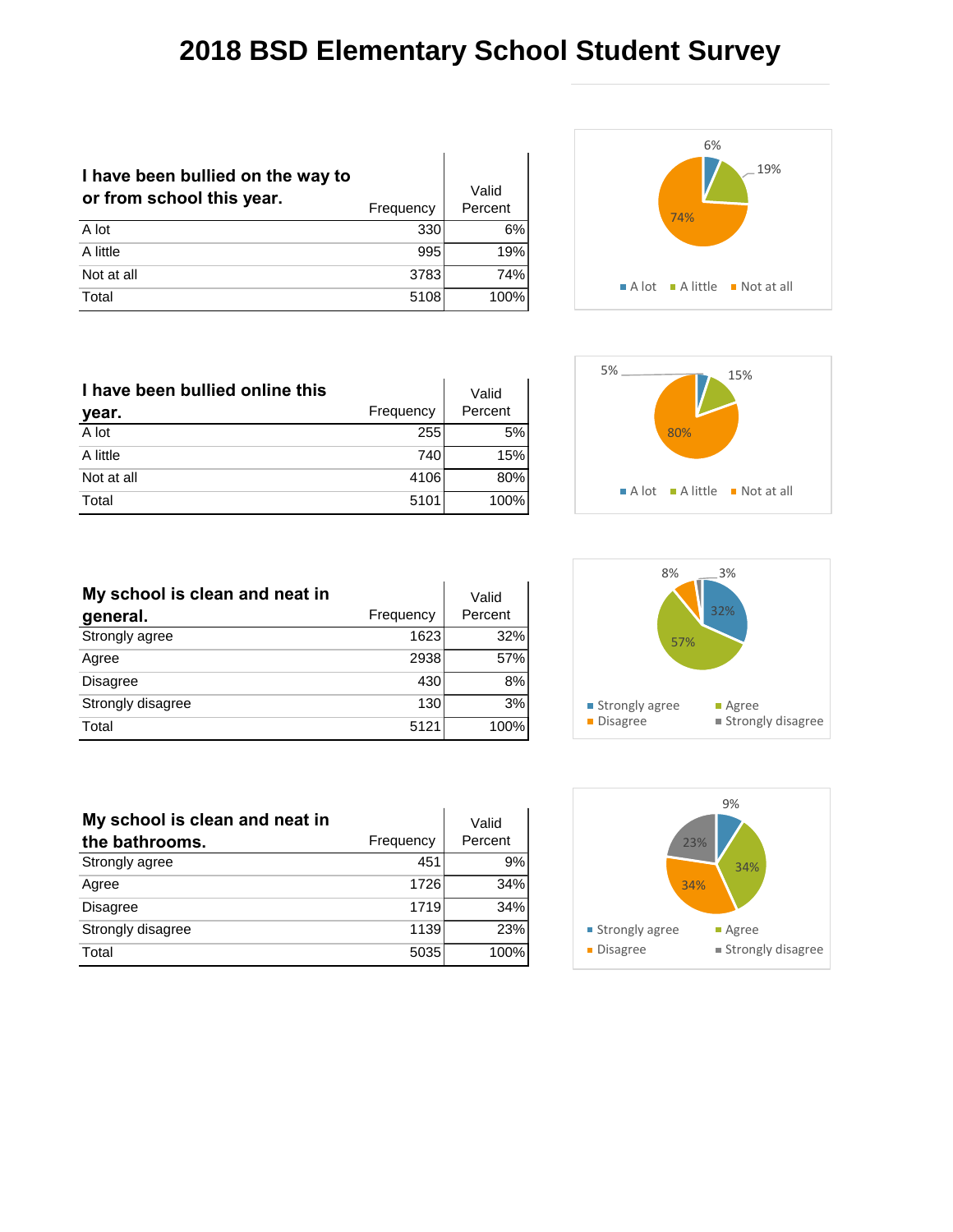$\mathbf{r}$ 

| My school has the necessary<br>technology available to support<br>my learning. | Frequency | Valid<br>Percent |
|--------------------------------------------------------------------------------|-----------|------------------|
| Strongly agree                                                                 | 2697      | 54%              |
| Agree                                                                          | 2117      | 42%              |
| <b>Disagree</b>                                                                | 135       | 3%               |
| Strongly disagree                                                              | 63        | 1%               |
| Total                                                                          | 5012      | 100%             |



| How are you able to access the<br>internet outside of school? | Frequency |
|---------------------------------------------------------------|-----------|
| Internet connection at home                                   | 4320      |
| Mobile phone/ Hot spot                                        | 2122      |
| Public library                                                | 869       |
| Coffee shops/restaurants                                      | 739       |
| Friends' houses                                               | 1616      |
| No access to internet outside of school                       | 258       |
| Other                                                         | 800       |
| Total                                                         |           |

| Which devices can you use at              |           |
|-------------------------------------------|-----------|
| home?                                     | Frequency |
| Laptop                                    | 2843      |
| Chromebook                                | 1310      |
| Phone                                     | 3263      |
| iPod                                      | 978       |
| iPad or Tablet                            | 3356      |
| I do not have electronic devices at home. | 90        |
| Other                                     | 1631      |
| Total                                     | 13471     |



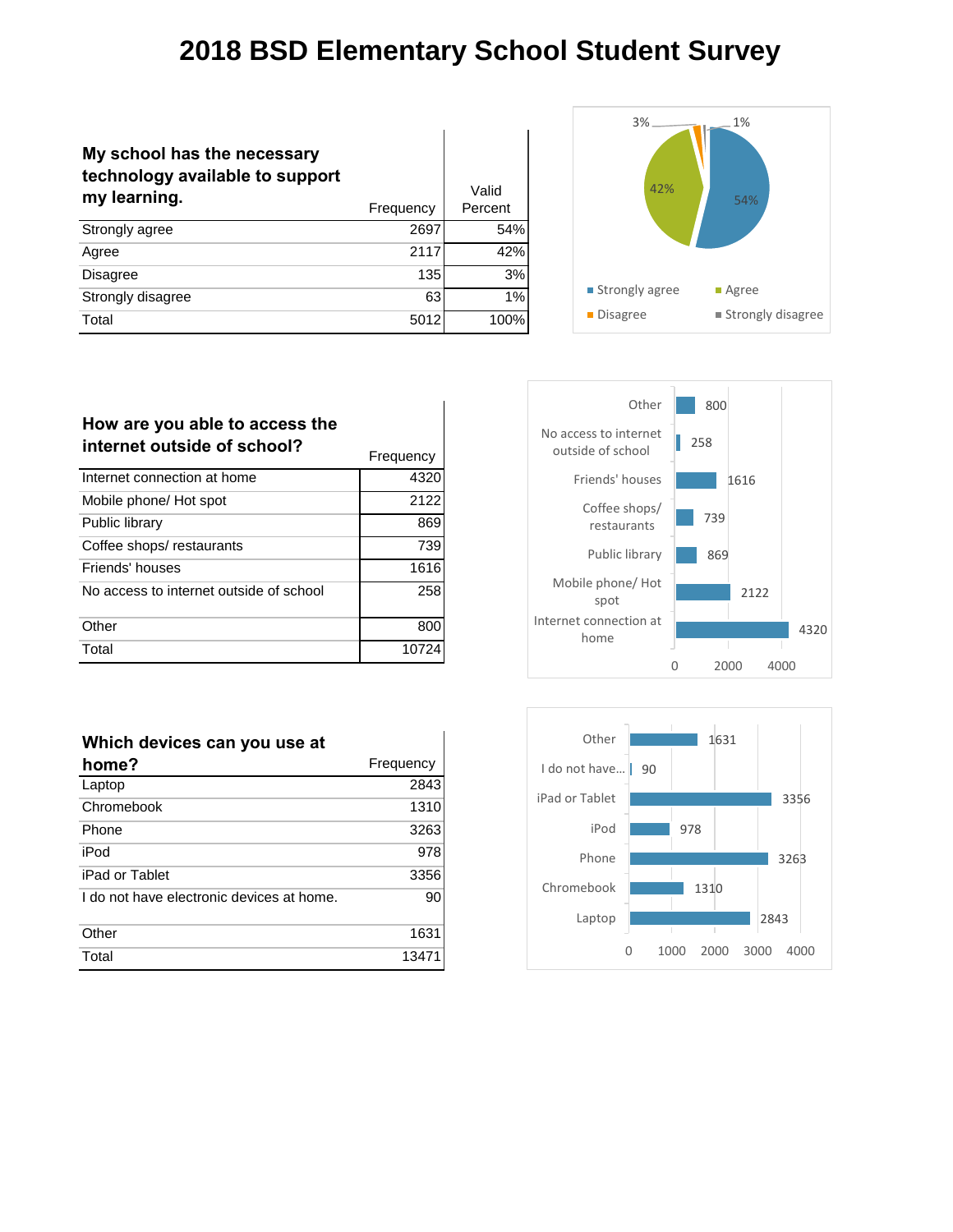| My teacher talks to me about |           | Valid   |
|------------------------------|-----------|---------|
| learning targets.            | Frequency | Percent |
| <b>Strongly Agree</b>        | 2145      | 41%     |
| Agree                        | 2573      | 50%     |
| Disagree                     | 411       | 8%      |
| <b>Strongly Disagree</b>     | 68        | 1%      |
| Total                        | 5197      | 100%    |



| I understand what I am supposed<br>to be learning in class. | Frequency | Valid<br>Percent |
|-------------------------------------------------------------|-----------|------------------|
| <b>Strongly Agree</b>                                       | 2383      | 46%              |
| Agree                                                       | 2529      | 49%              |
| <b>Disagree</b>                                             | 199       | 4%               |
| <b>Strongly Disagree</b>                                    | 67        | 1%               |
| Total                                                       | 5178      | 100%             |



| I get help with my work when I |           | Valid   |
|--------------------------------|-----------|---------|
| need it.                       | Frequency | Percent |
| <b>Strongly Agree</b>          | 2140      | 42%     |
| Agree                          | 2446      | 48%     |
| <b>Disagree</b>                | 372       | 7%      |
| <b>Strongly Disagree</b>       | 137       | 3%      |
| Total                          | 5095      | 100%    |



| I am given opportunities to<br>problem-solve and communicate<br>my mathematical thinking. | Frequency | Valid<br>Percent |
|-------------------------------------------------------------------------------------------|-----------|------------------|
| Yes                                                                                       | 489       | 94%              |
| No                                                                                        | 293       | 6%               |
| Total                                                                                     | 5184      | 100%             |